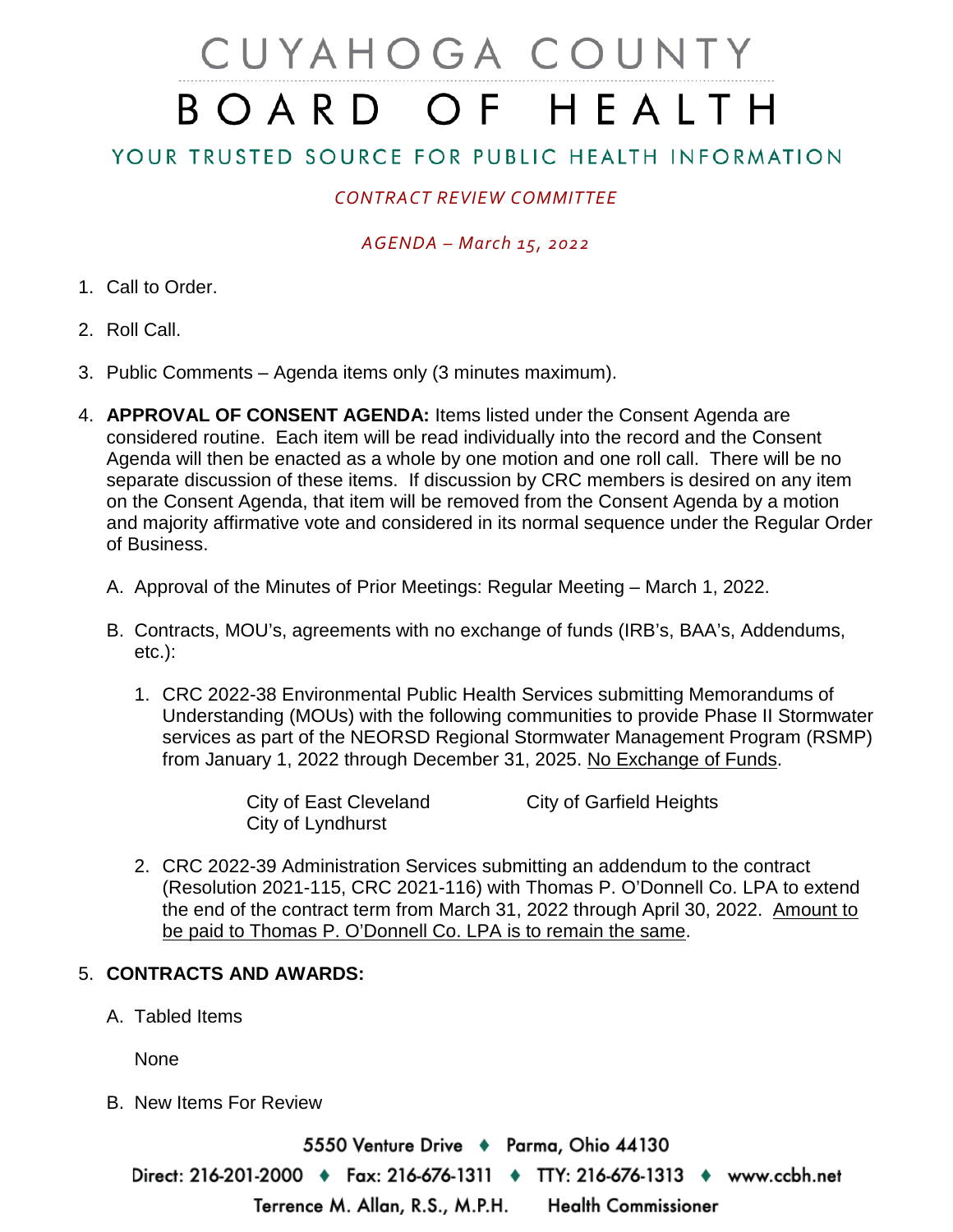1. Bid/Quote Openings ≥ \$25,000.00

*Lead Program:*

- a. CRC 2022-40 1641-1643 Bryn Mawr Rd. East Cleveland, Ohio 44112
- 2. Bid/Quote Openings < \$25,000.00

*Lead Program*

- a. CRC 2022-41 4040 Princeton Blvd. South Euclid, Ohio 44121
- 3. Expenditures: Contracts < \$25,000.00
	- a. CRC 2022-42 Environmental Public Health Services submitting an addendum to the contract with Paragon CMS (CRC 2021-68) under the Lead Hazard Control grant to extend the terms of the agreement from October 31, 2021 to February 17, 2022 and to increase the amount to be paid to Paragon CMS from \$31,597.00 to \$32,587.00.

Purpose: To complete additional work found during the project completion.

Funding Source:100% reimbursable through the Lead Hazard Control grant.

b. CRC 2022-43 Prevention and Wellness Services submitting a contract with the following agencies under the HRSA Ryan White Part A Program grant from March 1, 2022 through February 28, 2023:

|                                   | Amount to be paid |
|-----------------------------------|-------------------|
|                                   | not to exceed:    |
| <b>Far West Center</b>            | \$3,575.00        |
| Near West Side Multi Service Corp | \$19,585.00       |

Purpose: To provide services to low-income, uninsured and underinsured HIV positive persons.

Funding Source: 100% reimbursable through the FY2022 HRSA Ryan White grant.

c. CRC 2022-44 Prevention and Wellness Services submitting a contract with Promesa Consulting Group under the HRSA Ryan White Part A Program and HIV/STI Prevention grants from March 1, 2022 through February 28, 2023. Amount to be paid to Promesa Consulting Group is not to exceed \$19,368.00.

Purpose: To provide facilitation and management of the Ryan White Planning Council

5550 Venture Drive + Parma, Ohio 44130 Direct: 216-201-2000 ♦ Fax: 216-676-1311 ♦ TTY: 216-676-1313 ♦ www.ccbh.net **Health Commissioner** Terrence M. Allan, R.S., M.P.H.